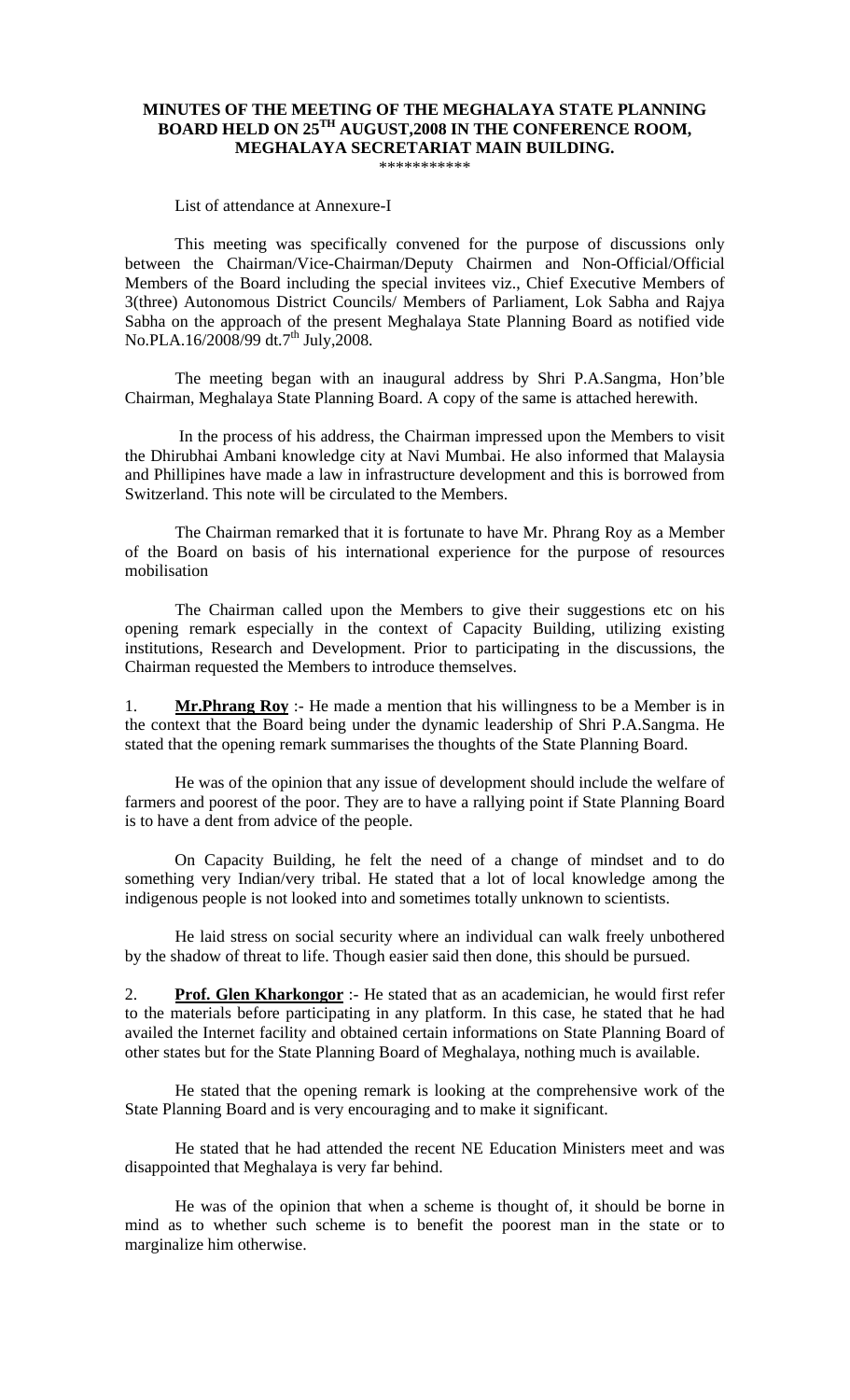3. **Rev.P.B.M.Basaiawmoit** :- He expressed his thankfulness for having nominated him as a Member of the State Planning Board and accepted it as an honour.

He suggested that the  $11<sup>th</sup>$  Plan of the Govt.of India and NE Vision Document 2020 may be referred when thinking of a policy for functioning of the Board.

 He made a critical observation as to whether this present State Planning Board should continue and complete its term or simply an adhoc body and ends with Shri P.A.Sangma, Chairman, Meghalaya State Planning Board assuming the office of Chief Minister.

 He stated that the opening remark is a very good objective for the state of Meghalaya.

 He expressed the need of having Working Groups of the State Planning Board to go into details of specific/relevant issues.

 He was of the opinion that rural people should form part of the growth of Meghalaya and as such, the programmes/schemes are to be rural oriented. He raised a point as to how to bring in the voluntary sector.

 On road connectivity – he suggested the urgency to create a road network and road infrastructure for market.

 Shri P.A.Sangma, Chairman quoted John F. Kennedy's, President of USA, reaction that when people said that America has good roads because it is rich, he said " America is rich because of good roads"

4. **Mr.Kajol K.Das Roy** :- On road construction, he pointed out that the methods used by PWD, Meghalaya are till date traditional and conventional unlike in other states where latest techniques are in use.

 The scope of advanced trainings to PWD officers is never there for reasons of funds position and Meghalaya PWD has been rolling on for 34(thirtyfour) years as such.

 He also stated that even in this age of Computer skills, no one is trained on Designs etc. He, however pointed out that as far as road connectivity is concerned, the achievement is quite impressive where from inheriting a road length of only 2800 Km, the road length at present is about 9000 Km or so but maintenance is a big problem because of paucity of funds.

He felt that priority should be on capacity building of officers.

 In view of above, the Chairman queried as to whether there is a policy document for roads. He cited an example in the case of Chokpot where there is tremendous scope for tourism, but there are no roads. He also cited an example of the rich growth of oranges along the route from Mawkyrwat to Nongnah and from Nongnah to Ranikor.

He felt the need and urgency of a policy for road connectivity.

5. **Mr.Toki Blah** :- He stated that the opening remark provides a platform for further discussions.

 He felt that for good governance, there should be effective use of the population etc. He expressed his happiness of the participating paradigm thought of. And for what is comprehensive for development of the state-policy needed. He pointed out of the need to identify core issues say, basic health care and primary education. He spoke on improving institutional infrastructure. He felt the need of capacity building of those at the helm of affairs of traditional institutions.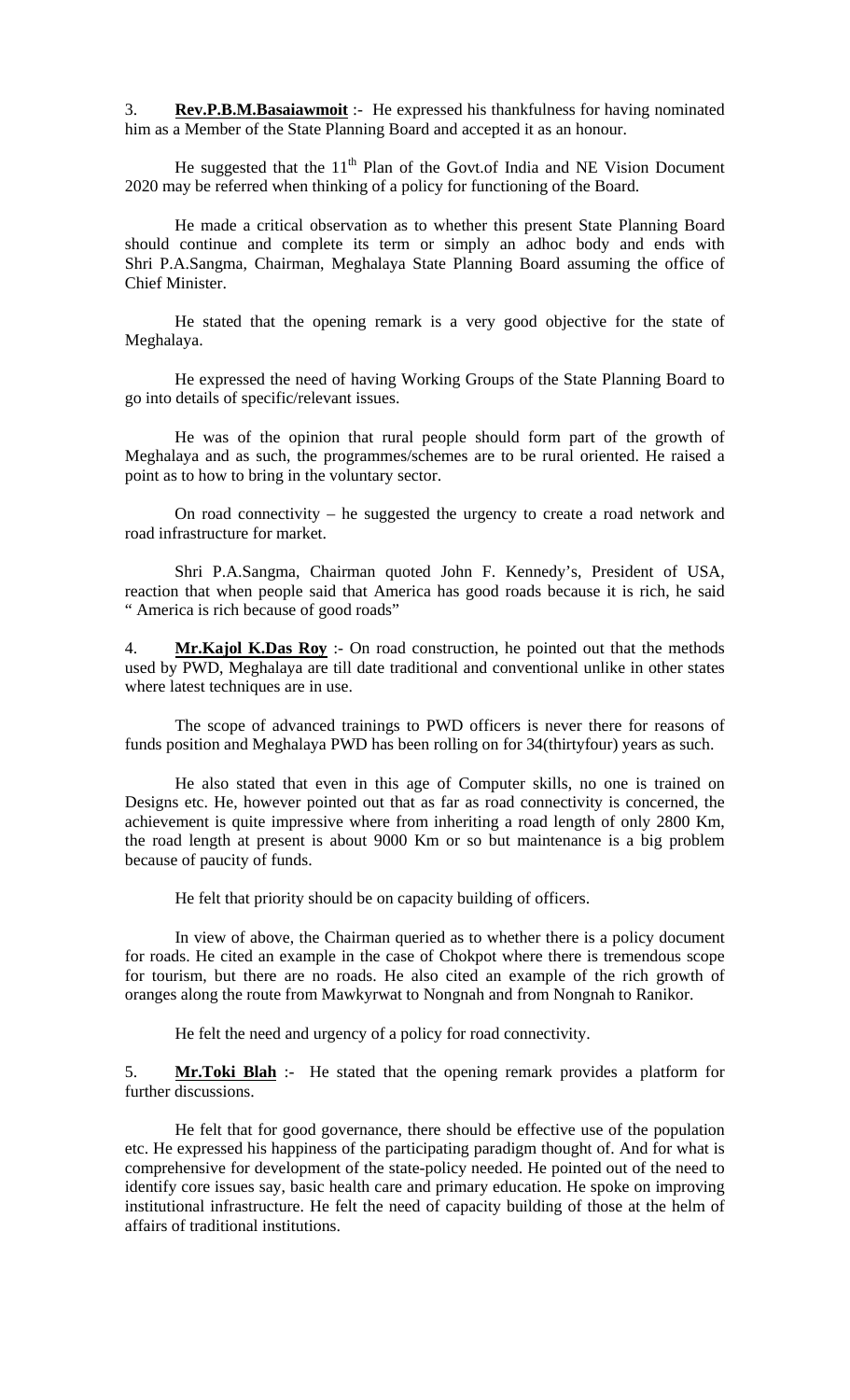He referred to minutes of the Interaction meeting held on 17.6.2008 and agreed of the need to bring in Panchayati Raj Administration, also that vis-à-vis the guidelines of the Centre, local conditions need to be looked into.

 He raised issues as to whether pesticides etc is good for the hilly areas and Jhum or shifting cultivation which is continuing till date perhaps must be good.

 The Chairman agreed that capacity building in respect of traditional institutions is a must. He informed that in this regard, the matter was tied up with NEHU for imparting trainings to the Nokmas in Garo Hills. He also was of the opinion that research works should be initiated on indigenous knowledge of agriculture. He proposed an idea of declaring the year 2009 – a year of vegetables i.e., massive exploitation of favourable soil conditions in respective regions of the State for growing vegetables.

6. **Prof.E.D.Thomas** :- In his past experience as a Member of the State Planning Board, he was of the personal opinion that the Board had failed to address issues that need to be addressed.

He stated that the Board needs to think in terms of 5(five) Year Plans and perspective Plans. He desired that copies of NE Vision Document 2020 be made available to the Members.

He pointed out that Capacity Building is often thought of only in terms of Human Resources Development; actually, HRD are the tools. Capacity building is to sit together between the teacher and the taught.

On organizational structure, he felt the need of a look for a change with certain departments where bifurcations etc take place though with the similar nature of works.

He said yes to Research and Development.

He emphasized on strengthening of existing institutions particularly in the education sphere. He cited an example of Mendipathar College which is one of the oldest Colleges and its development is very phenomenal but the 12(twelve) sanctioned posts which were there for a number of years still remains the same till date.

The Chairman expressed his disappointment that there are no science stream colleges in Garo Hills except in Tura.

7. **Shri Alphonse A.Sangma, Chief Executive Member, Garo Hills Autonomous District Council :-** He stated that the Garo Hills Autonomous District Council is doing a lot for development for Garo Hills and as such suggested that sufficient funds must be made available to the Garo Hills Autonomous District Council.

 The Chairman strongly felt that priority needs to be given to schemes of autonomous district councils in the state.

8. **Shri Hambertus Nongtdu Chief Executive Member,Jaintia Hills Autonomous District Council** :- He briefed on the schemes taken up by the Jaintia Hills Autonomous District Council. He made a reference to a particular scheme of 2004 where works to be in agreement with NBCC.

He informed of a major scheme viz., the construction of Iew Musiang at Jowai.

 He requested the State Planning Board to intervene on the schemes of Jaintia Hills Autonomous District Council meant for improvement of development in Jaintia Hills.

 On share of Jaintia Hills Autonomous District Council, he stated that the due share of Jaintia Hills Autonomous District Council is not consistent.

9. **Dr.W.R.Kharlukhi** :- He stated that it is a privilege to be associated with members of the Board who possess wide and varied knowledge.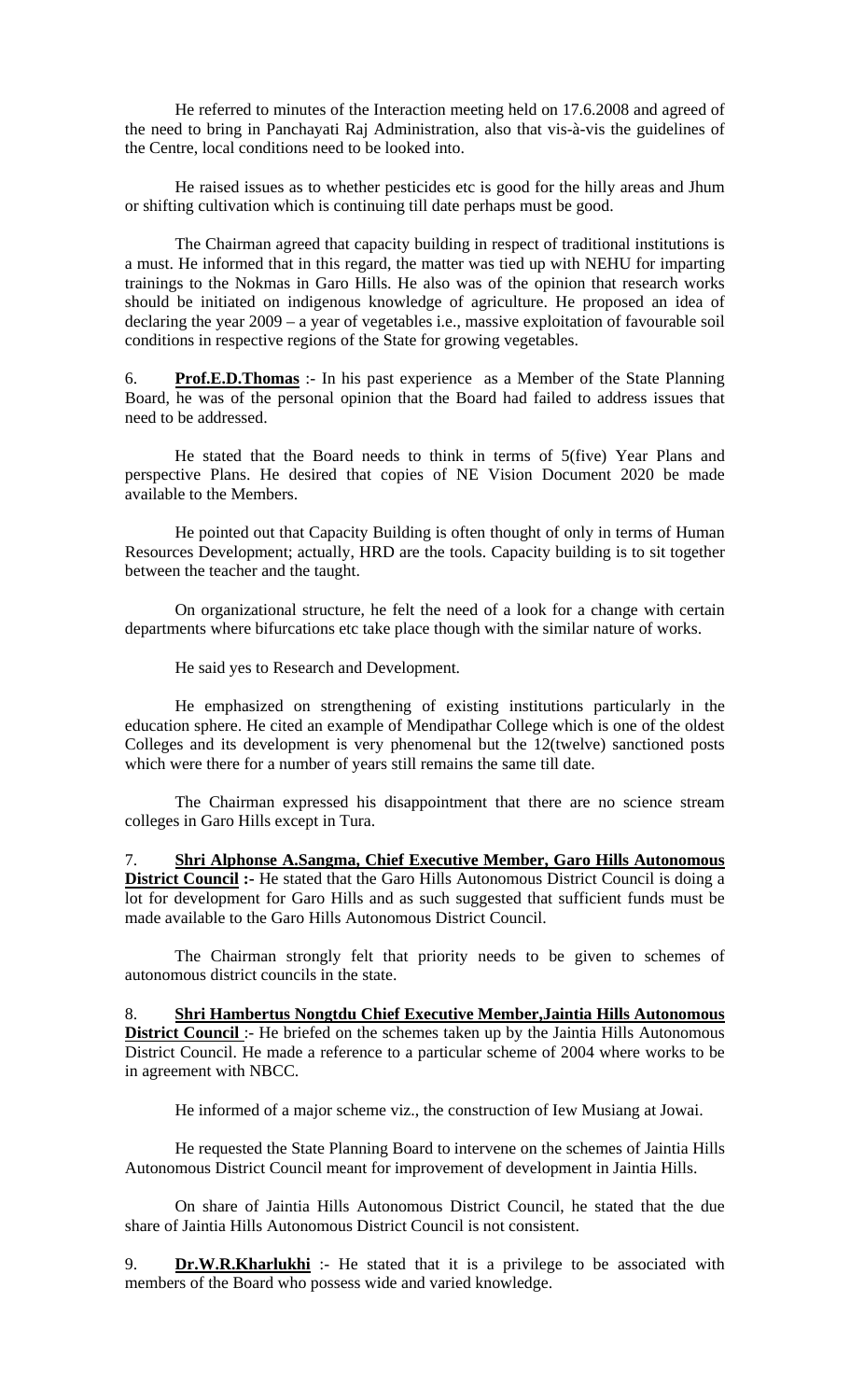He stressed on the need of a systematic change and perhaps to start with the State Planning Board itself. He expressed his disappointment that he was not aware of the composition of officers and staff of the Board.

 He advocated on investigation for research and development and especially in those areas which have not been pursued for the last 30 years.

 He welcomed the formation of Working Groups and such Groups to be allotted the respective departments. He remarked that some departments have policies but why government is not acting itself on those policies.

 He referred to development taking place in Border Areas where tea plantation is taken up. The economy of the people has improved considerably and prominently, their lifestyle changed and abstaining liquor habits etc. Eventually, employment takes place. He therefore urged the government to explore such activities in other villages as well.

## **GENERAL DISCUSSIONS :-**

 The need of a proper office of the Board was discussed. The Chairman informed that he had taken it up with SAD and a floor in Yojana Building has been allotted to State Planning Board. The matter of a library of the State Planning Board is also being looked into. Strengthening of manpower had already been taken up.

 He further informed that the Research Officers of State Planning Board will be sent for training shortly.

 Mr. Phrang Roy felt that the State Planning Board provides a platform to be able to invite people of different backgrounds to contribute towards the welfare of the state. On research, he felt the need of promoting core learning. The Chairman intervened and said that we may make the State Planning Board a State Knowledge Board also.

 Mr. Toki Blah raised a point as to whether because of Science and Maths that the state has a large number of schools dropouts.

 The Board felt that the research officers, State Planning Board be directed for documentation of data.

**Principal Secretary, Planning Department** :- On farmers and poorest of the poor, he stated that it is a matter of sensitivity and that government should be sensitive.

 He felt the need of a change in the mindset-talking about the scientist but not the farmer talking about urban but not the rural. There is a need to look beyond our nose, he asserted.

 He made a point that efforts is needed from all concerned to acquire data and then to identify.

He endorsed capacity building and involvement of grassroots.

 He stated that the delivery system is not upto the mark and there is a problem of bureaucracy due to layers of redtapism. He cited an example of the delay of funds under NLCPR which is of a fact that not being able to submit utilization certificates in time and this again is due to redtapism.

 On roads, he was of the opinion that in hills areas – the drainage system needs to be good and consequently, the road condition will be good.

 He advocated professionalism of development and refresher courses in imperative as such.